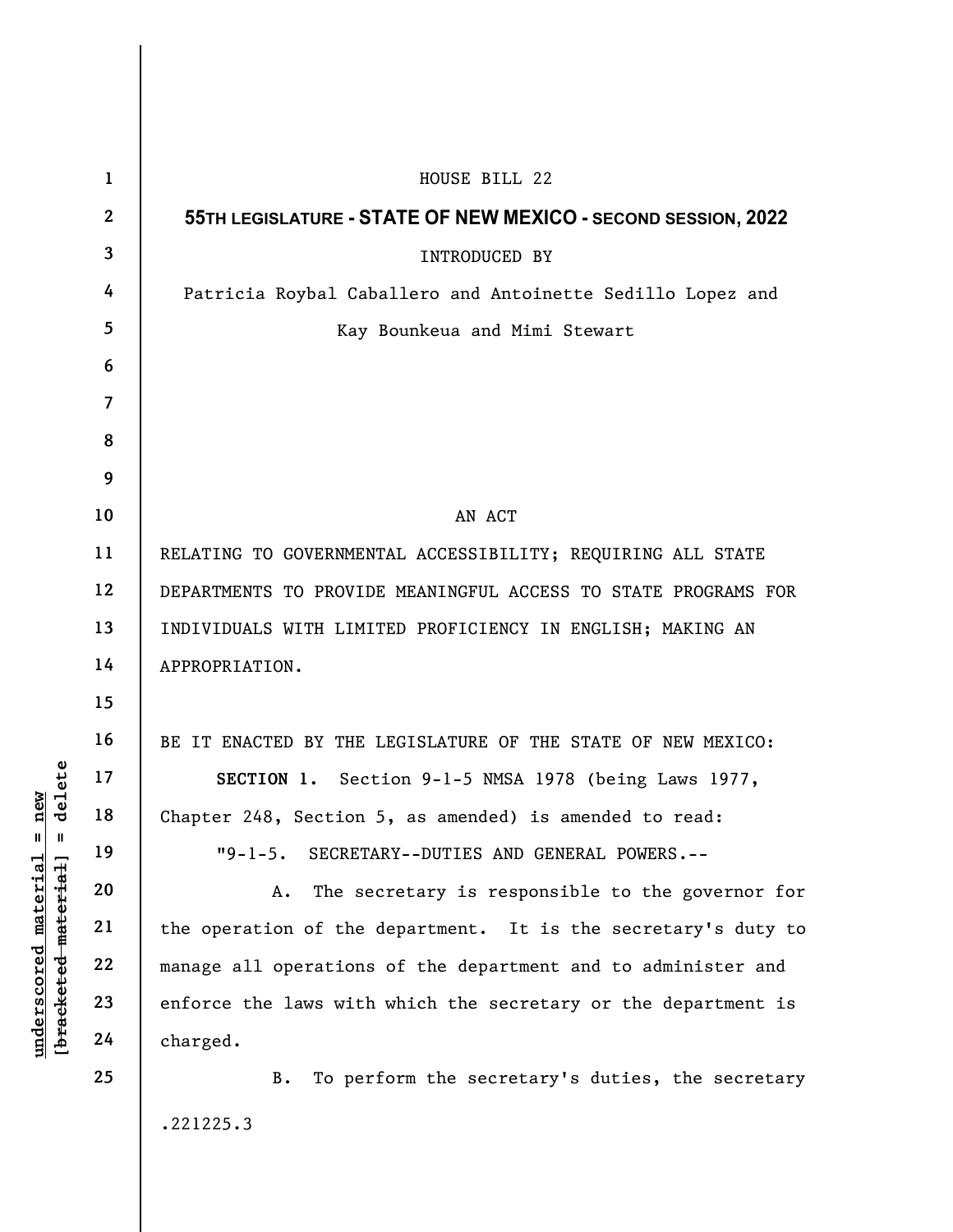has every power expressly enumerated in the laws, whether granted to the secretary or the department or any division of the department, except where authority conferred upon any division is explicitly exempted from the secretary's authority by statute. In accordance with these provisions, the secretary shall:

(1) except as otherwise provided in the Executive Reorganization Act, exercise general supervisory and appointing authority over all department employees, subject to any applicable personnel laws and regulations;

(2) delegate authority to subordinates as the secretary deems necessary and appropriate, clearly delineating such delegated authority and the limitations thereto;

(3) organize the department into those organizational units the secretary deems will enable it to function most efficiently, subject to any provisions of law requiring or establishing specific organizational units;

underscored material = new [bracketed material] = delete (4) within the limitations of available appropriations and applicable laws, employ and fix the compensation of those persons necessary to discharge the secretary's duties;

(5) take administrative action by issuing orders and instructions, not inconsistent with the law, to assure implementation of and compliance with the provisions of law for whose administration or execution the secretary is .221225.3

1

2

3

4

5

6

7

8

9

10

11

12

13

14

15

16

17

18

19

20

21

22

23

24

25

 $- 2 -$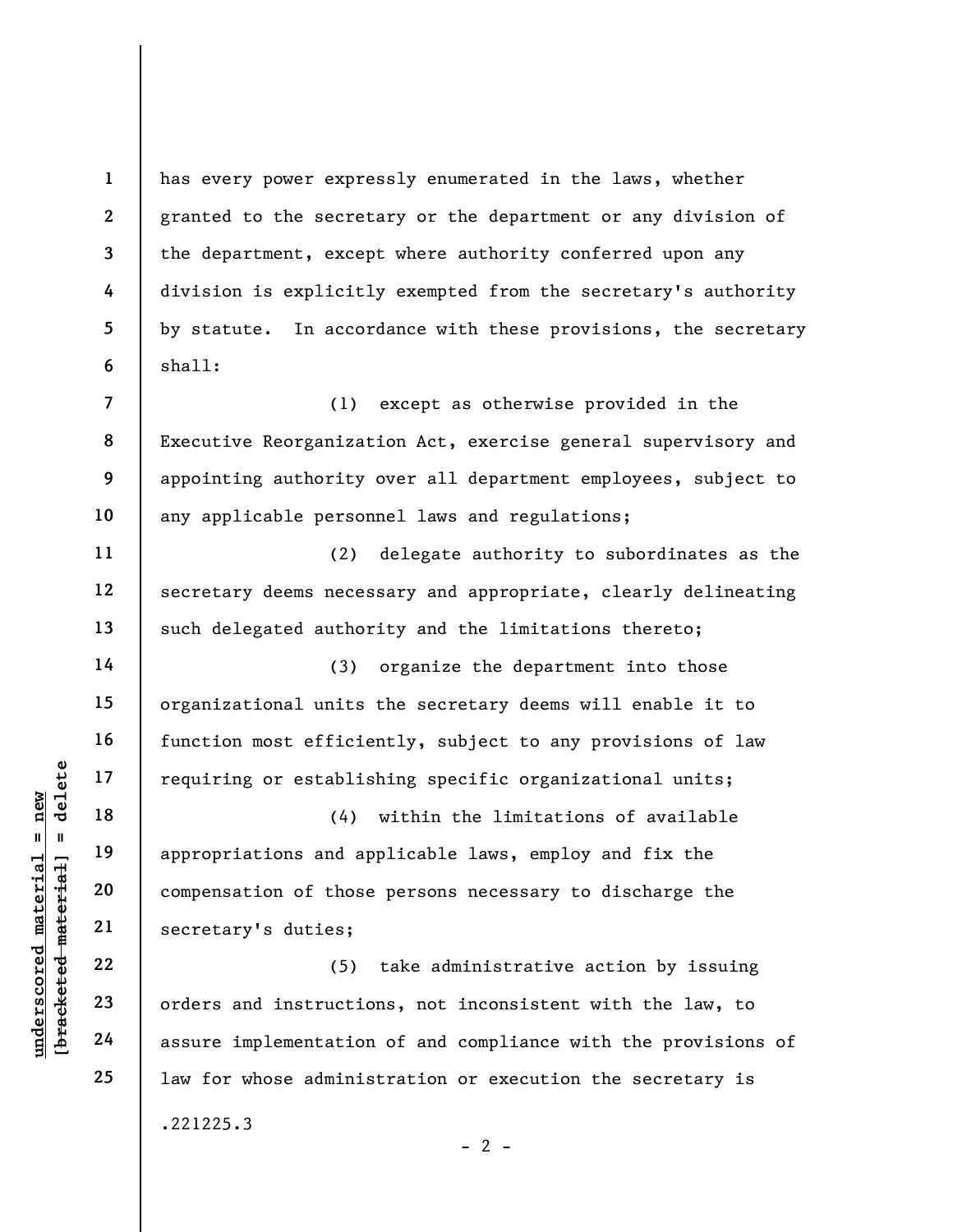underscored material services and jurisdic<br>  $\begin{bmatrix}\n\text{u} & \text{u} & \text{u} \\
\text{u} & \text{u} & \text{u} \\
\text{u} & \text{u} & \text{u} \\
\text{u} & \text{u} & \text{u} \\
\text{u} & \text{u} & \text{u} \\
\text{u} & \text{u} & \text{u} \\
\text{u} & \text{u} & \text{u} \\
\text{u} & \text{u} & \text{u} \\
\text{u} & \text{u} & \text{u} \\
\text{u} & \text$ 1 2 3 4 5 6 7 8 9 10 11 12 13 14 15 16 17 18 19 20 21 22 23 24 25 responsible and to enforce those orders and instructions by appropriate administrative action or actions in the courts; (6) conduct research and studies that will improve the operations of the department and the provision of services to the residents of the state; (7) provide courses of instruction and practical training for employees of the department and other persons involved in the administration of programs with the objective of improving the operations and efficiency of administration; (8) prepare an annual budget of the department; (9) provide cooperation, at the request of heads of administratively attached agencies and adjunct agencies, in order to: (a) minimize or eliminate duplication of services and jurisdictional conflicts; (b) coordinate activities and resolve problems of mutual concern; and (c) resolve by agreement the manner and extent to which the department shall provide budgeting, recordkeeping and related clerical assistance to administratively attached agencies; (10) implement, as much as legally permissible, the strategic plan developed by the sustainable .221225.3  $-3 -$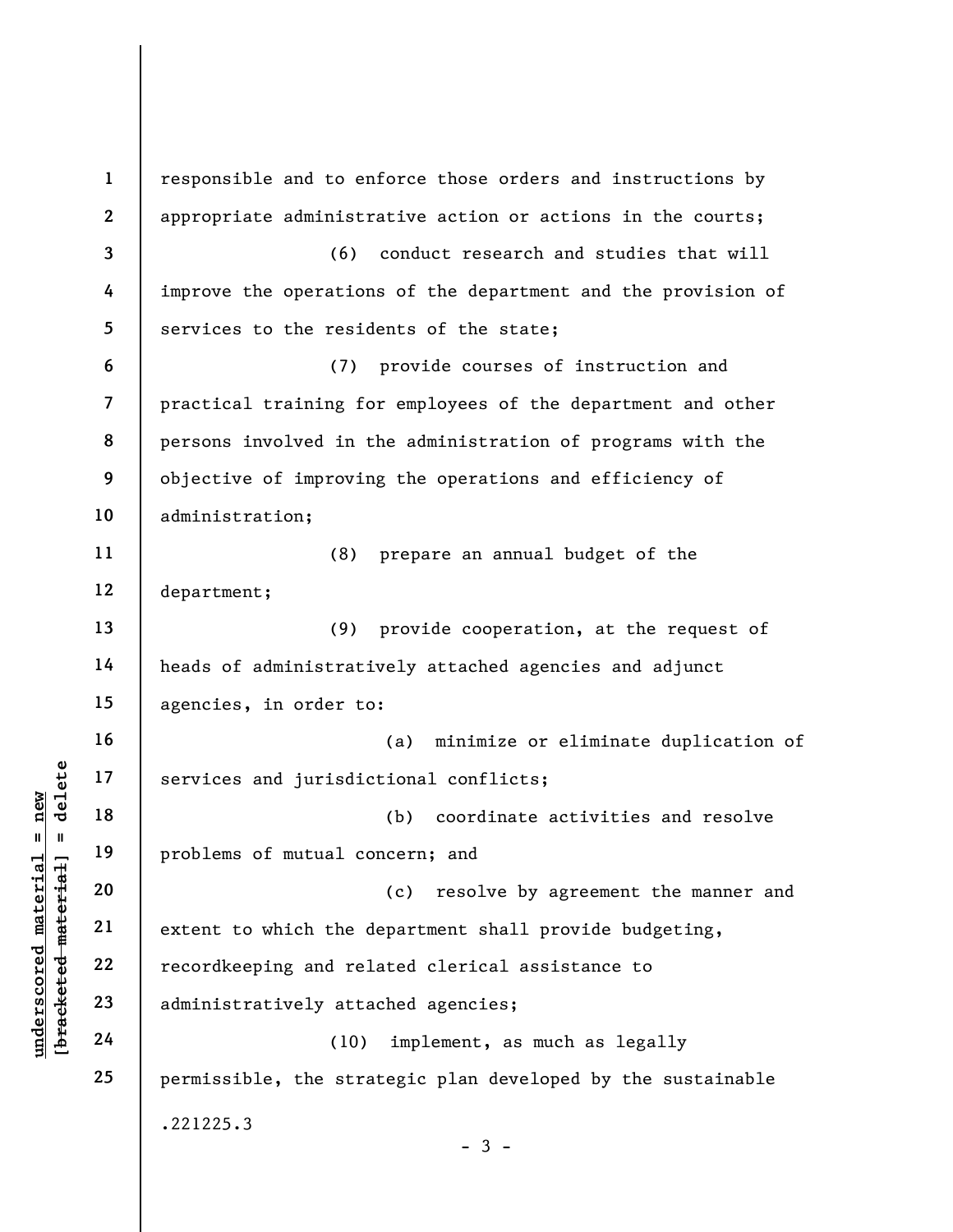|                                | $\mathbf{1}$   | economy task force as provided in Section [2 of this 2021 act] |
|--------------------------------|----------------|----------------------------------------------------------------|
|                                | $\mathbf{2}$   | $9 - 15 - 59$ NMSA 1978;                                       |
|                                | 3              | develop and implement a departmental plan<br>(11)              |
|                                | 4              | to provide meaningful access to state programs for individuals |
|                                | 5              | with limited English proficiency that includes:                |
|                                | 6              | an annual public assessment,<br>(a)                            |
|                                | $\overline{7}$ | submitted to the governor, that details the need for           |
|                                | 8              | departmental services to improve access for individuals with   |
|                                | 9              | limited English proficiency;                                   |
|                                | 10             | the department's plan to meet the<br>(b)                       |
|                                | 11             | needs identified in the assessment, including interpretation   |
|                                | 12             | and translation services and bilingual staffing;               |
|                                | 13             | the cost, including competitive<br>(c)                         |
|                                | 14             | salary structures for employees with multilingual              |
|                                | 15             | proficiencies, to implement the departmental plan to provide   |
|                                | 16             | meaningful language access to state programs; and              |
| delete                         | 17             | submission of an annual report to<br>(d)                       |
| new                            | 18             | the governor and the legislative finance committee regarding   |
| $\mathbf{u}$<br>- II           | 19             | the implementation of the department's language access plan;   |
| materia<br>[bracketed material | 20             | $[\frac{1}{1}]$ $(12)$ appoint, with the governor's            |
|                                | 21             | consent, a "director" for each division.<br>These appointed    |
|                                | 22             | positions are exempt from the provisions of the Personnel Act. |
| $\bm{{\rm underscore}}$        | 23             | Persons appointed to these positions shall serve at the        |
|                                | 24             | pleasure of the secretary;                                     |
|                                | 25             | $[$ $(12)$ ] $(13)$ give bond in the penal sum of              |
|                                |                |                                                                |

.221225.3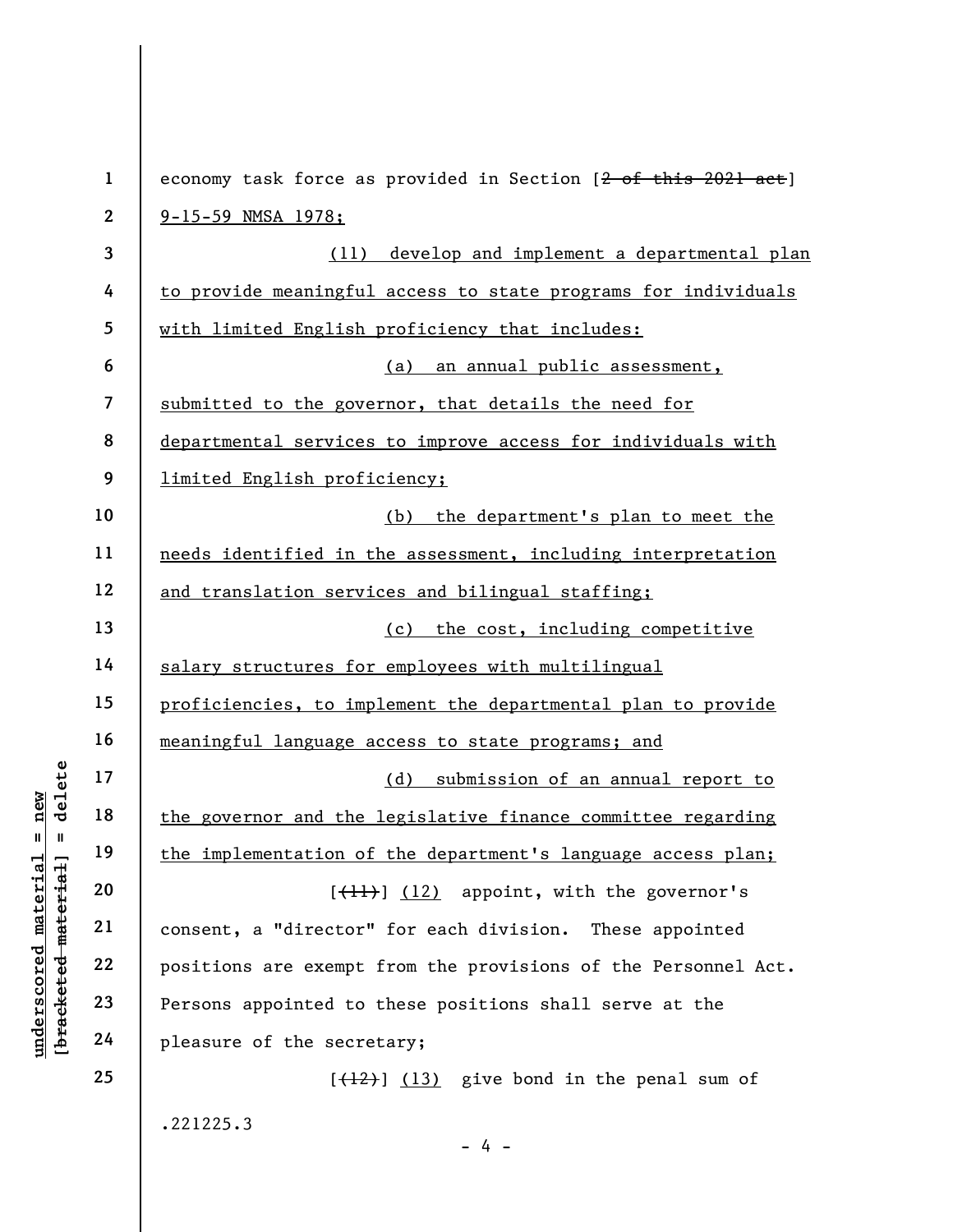twenty-five thousand dollars (\$25,000) and require directors to each give bond in the penal sum of ten thousand dollars (\$10,000) conditioned upon the faithful performance of duties, as provided in the Surety Bond Act. The department shall pay the costs of these bonds; and

 $[\frac{(13)}{14}]$  (14) require performance bonds of such department employees and officers as the secretary deems necessary, as provided in the Surety Bond Act. The department shall pay the costs of these bonds.

C. The secretary may apply for and receive, with the governor's approval, in the name of the department any public or private funds, including [but not limited to] United States government funds, available to the department to carry out its programs, duties or services.

D. Where functions of departments overlap or a function assigned to one department could better be performed by another department, a secretary may recommend appropriate legislation to the next session of the legislature for its approval.

underscored material = new [bracketed material] = delete E. The secretary may make and adopt such reasonable procedural rules as may be necessary to carry out the duties of the department and its divisions. No rule promulgated by the director of any division in carrying out the functions and duties of the division shall be effective until approved by the secretary unless otherwise provided by statute. Unless .221225.3

1

2

3

4

5

6

7

8

9

10

11

12

13

14

15

16

17

18

19

20

21

22

23

24

25

```
- 5 -
```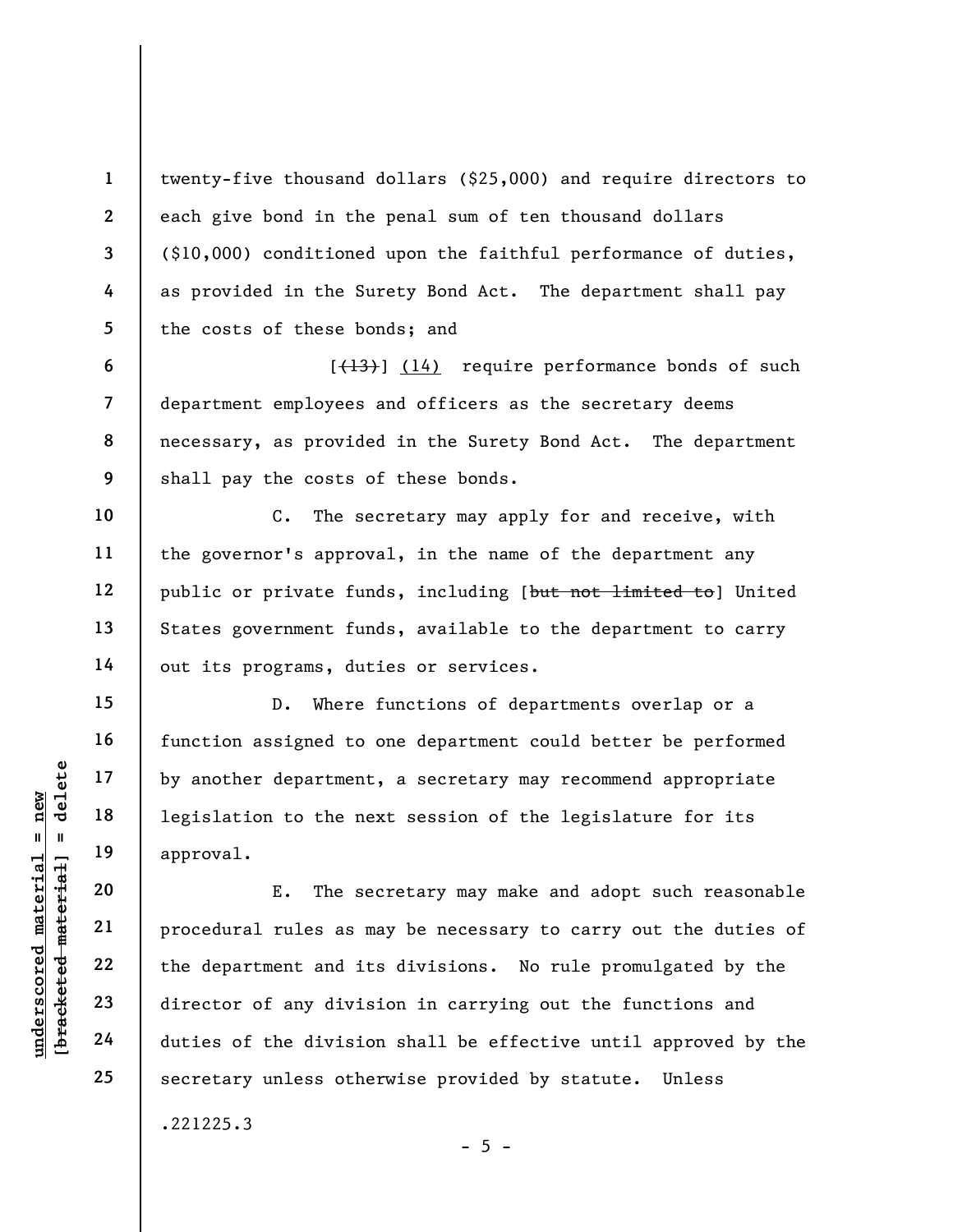1 2 3 4 5 6 7 8 9 10 11 12 13 14 15 16 otherwise provided by statute, no rule affecting any person or agency outside the department shall be adopted, amended or repealed without a public hearing on the proposed action before the secretary or a hearing officer designated by the secretary. The public hearing shall be held in Santa Fe unless otherwise permitted by statute. Notice of the subject matter of the rule, the action proposed to be taken, the time and place of the hearing, the manner in which interested persons may present their views and the method by which copies of the proposed rule or proposed amendment or repeal of an existing rule may be obtained shall be published once at least thirty days prior to the hearing date in a newspaper of general circulation and mailed at least thirty days prior to the hearing date to all persons who have made a written request for advance notice of hearing. All rules shall be filed in accordance with the State Rules Act.

UNDERENDENTIFIER THE MATHEM 19<br>
UNDER 19<br>
UNDER 19<br>
UNDER 19<br>
UNDER 19<br>
UNDER 19<br>
UNDER 19<br>
UNDER 19<br>
22<br>
23<br>
23<br>
(\$50,000) is appropri<br>
Conflicts with other<br>
DECTION 2. APPI<br>
24<br>
department of finance F. If this section conflicts with the powers and duties specifically given by statute to a particular secretary, the specific powers and duties shall control. If this section conflicts with other statutes specifically limiting the powers of a secretary, the specific limitations shall control."

SECTION 2. APPROPRIATION.--Fifty thousand dollars (\$50,000) is appropriated from the general fund to the department of finance and administration for expenditure in fiscal year 2023 and subsequent fiscal years for the .221225.3  $- 6 -$ 

24

17

18

19

20

21

22

23

25